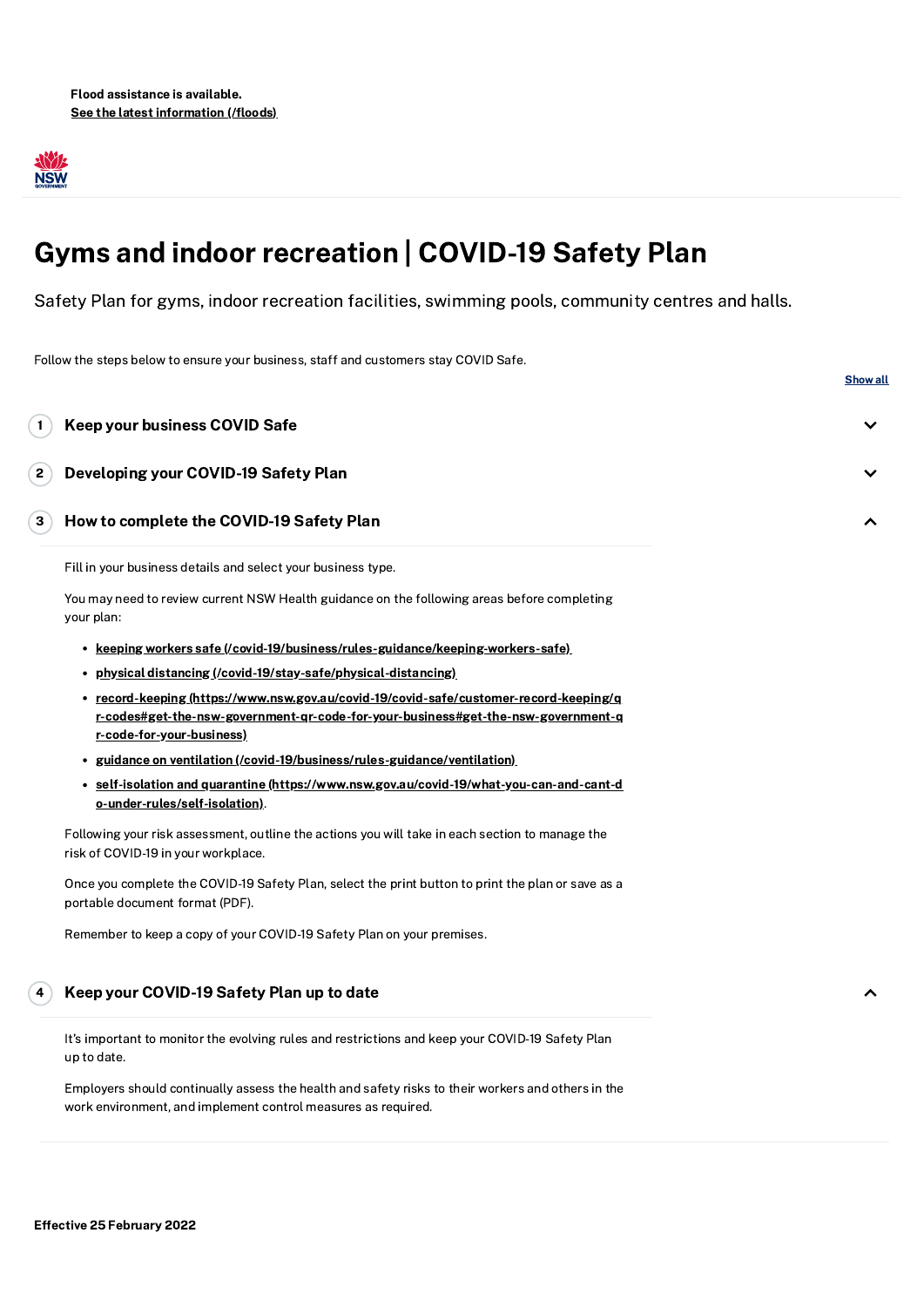## Business details

## Business name

Circus Arts Australia

## Business location (town, suburb or postcode)

If your business has multiple premises, complete a Safety Plan for each location.

Byron Bay

#### Select your business type

Indoor recreation facilities (yoga, pilates, dance studios)

## Wellbeing of staff and customers

Exclude staff, volunteers and visitors who are unwell from the premises.

## Explain how you will do this

Staff, volunteers and visitors who are unwell or present flu-like symptoms are advised that they must stay home.

Provide staff with information and training on COVID-19, including COVID-19 vaccination, when to get tested, physical distancing, wearing masks and cleaning. Train staff in the process of how to collect and store contact details of patrons where applicable.

## Explain how you will do this

Staff and volunteers are provided with detailed cleaning procedures for all areas and

equipment.

Staff have been informed of when and how to get tested, physical distancing practices, mask-wearing and how to manage a sick visitor in line with the current guidelines provided by Service NSW. Also the process of how to collect and store contact details of patrons where applicable.

Display conditions of entry such as requirements to stay away if unwell and record keeping where applicable.

## Explain how you will do this

Up to date signage provided by Service NSW is clearly displayed at our venue entry points advising the conditions of entry. This includes advice to stay at home and get tested if feeling unwell.

## Businesses can require proof of COVID-19 vaccination in line with their COVID-19 vaccination policy.

## Explain how you will do this

Following the guidelines set out by NSW Health, we are not currently requiring proof of COVID-19 vaccination upon entry but are keeping a close eye on the situation.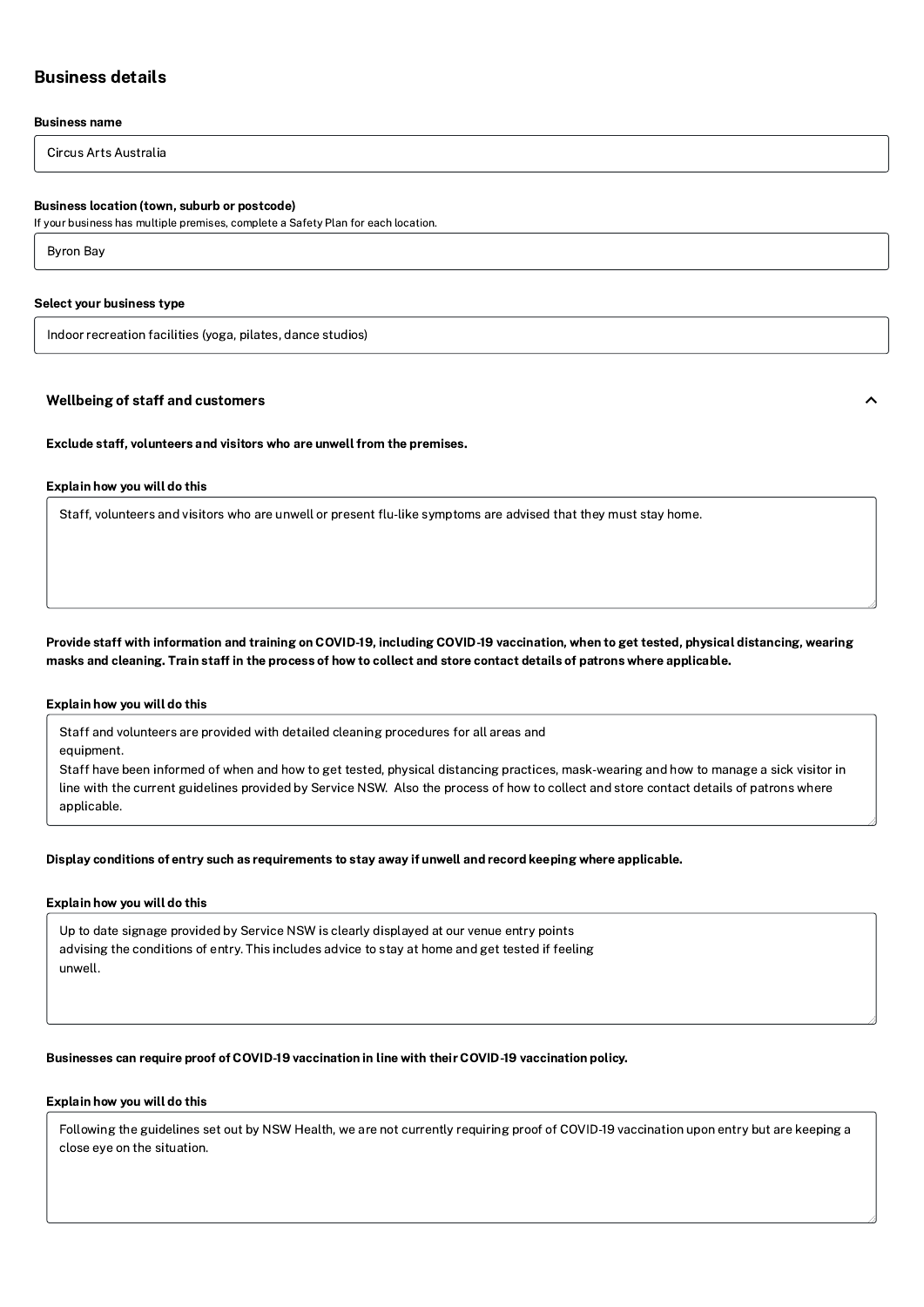## Physical distancing

Support 1.5m physical distancing where possible, including:

- at points of mixing or queuing
- between seated groups
- between staff

## Explain how you will do this

Appropriate signage is in place to ensure 1.5m physical distancing where possible at points of mixing or queuing, between seated groups and between staff.

## Avoid congestion of people in any specific areas within the venue where possible, such as change rooms and other communal facilities.

## Explain how you will do this

Appropriate signage is in place to avoid congestion of people in specific areas within the venue where possible, such as change rooms and walkways.

## Have strategies in place to manage gatherings that may occur immediately outside the premises.

#### Explain how you will do this

The venue entry layout provides appropriate space to assist with distancing. Staff members have also been instructed to verbally manage such an occurrence.

## Ventilation keyboard $\sim$

Review the 'COVID-19 guidance on ventilation' available at https://www.nsw.gov.au/covid-19/getting-back-to-work-a-covid-safeway/ventilation-guidance [\(https://www.nsw.gov.au/covid-19/getting-back-to-work-a-covid-safe-way/ventilation-guidance\)](https://www.nsw.gov.au/covid-19/getting-back-to-work-a-covid-safe-way/ventilation-guidance) and consider which measures are relevant to your premises before completing this COVID-19 Safety Plan.

## Explain how you will do this

The venue is well ventilated. It has an open plan layout, high ceilings and large doors that allow good airflow.

## Use outdoor settings wherever possible.

Explain how you will do this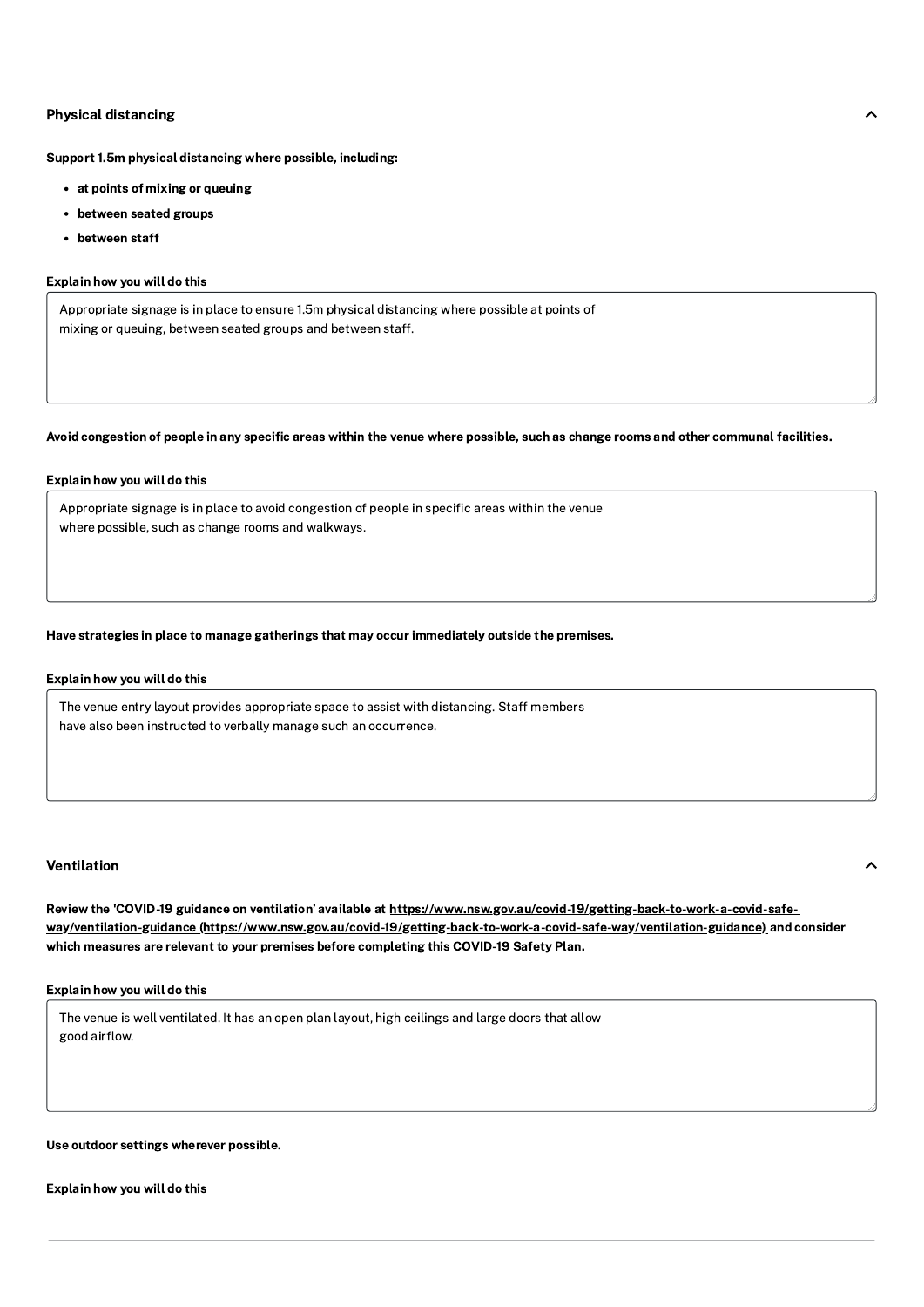The cafe has an outdoor seating area.

## In indoor areas, increase natural ventilation by opening windows and doors where possible.

#### Explain how you will do this

Large doors provide airflow for natural ventilation.

In indoor areas, increase mechanical ventilation where possible by optimising air conditioning or other system settings (such as by maximising the intake of outside air and reducing or avoiding recirculation of air).

## Explain how you will do this

There are vents fitted to the roof to assist with ventilation.

Ensure mechanical ventilation systems are regularly maintained to optimise performance (for example through regular filter cleaning or filter changes).

## Explain how you will do this

Bathrooms have working exhaust fans.

Consider consulting relevant experts such as building owners or facility managers, ventilation engineers and industrial or occupational hygienists to optimise indoor ventilation.

## Explain how you will do this

The owner has checked that the bathroom fans are working.

## Hygiene and cleaning

Face masks are encouraged in indoor settings where it is difficult to maintain physical distance from others.

Businesses can require workers and customers to wear face masks in line with their face mask policy.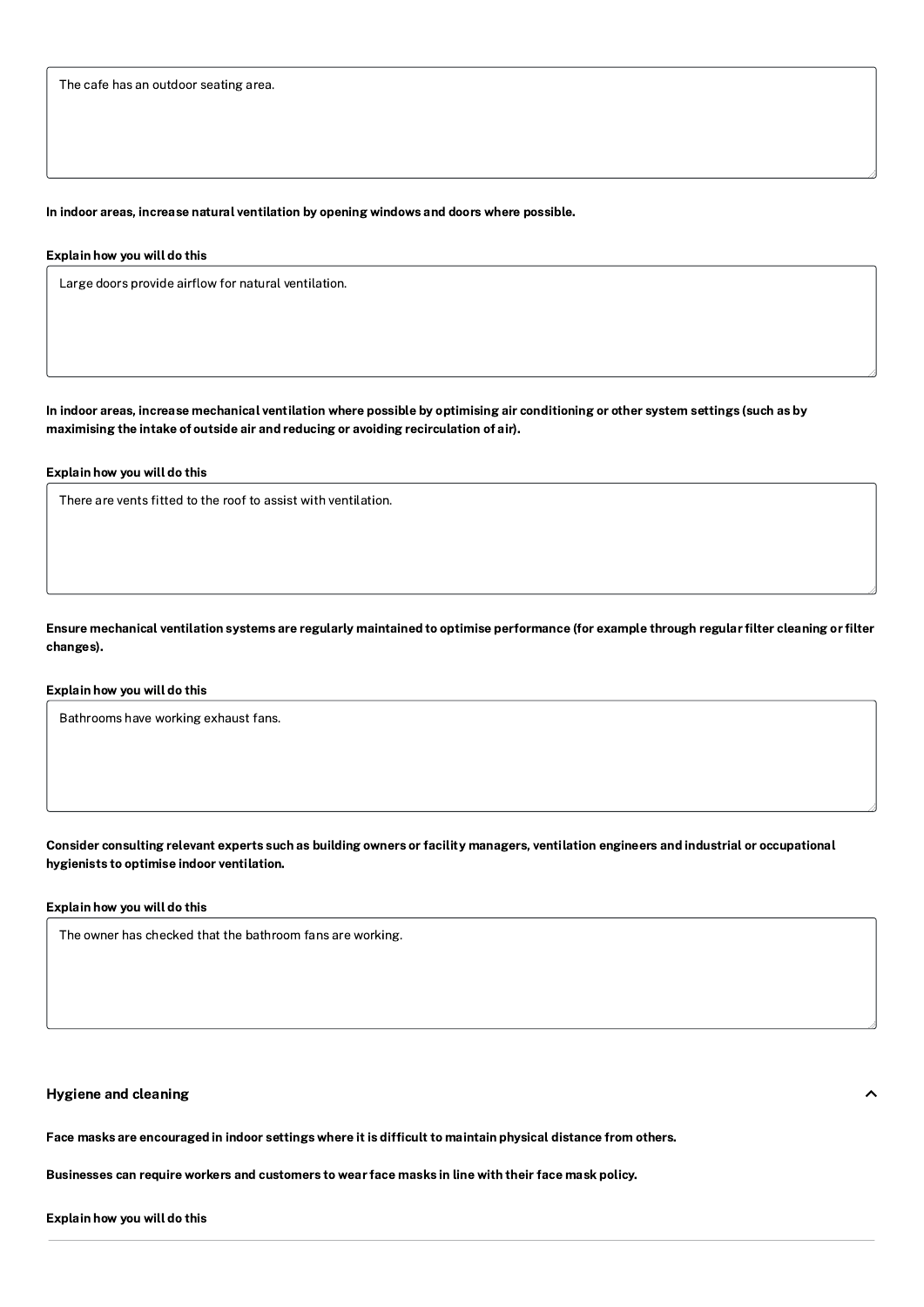Following the guidelines set out by NSW Health, we are not currently requiring face masks upon entry but are keeping a close eye on the situation.

#### Adopt good hand hygiene practices. Have hand sanitiser at key points around the venue.

## Explain how you will do this

Appropriate signage on correct hand hygiene practices is placed strategically around the venue. Sanitiser is provided free of charge in key high touch areas including venue and activity entry points.

#### Ensure bathrooms are well stocked with hand soap and paper towels or hand dryers.

## Explain how you will do this

All bathrooms are equipped with hand soap dispensers, paper towels and/or non-touch hand dryers. Staff keep an eye on when these need to be refilled.

Clean frequently used indoor hard surface areas (including children's play areas) at least daily with detergent/disinfectant. Clean frequently touched areas and surfaces several times per day.

Reduce sharing of equipment where practical and ensure these are cleaned with detergent and disinfectant between use. Encourage visitors to wipe down equipment after they have finished using it.

## Explain how you will do this

Frequently used indoor hard surface areas, children's play areas and frequently touched surfaces are cleaned several times per day with the appropriate detergent/disinfectant required.

The sharing of equipment is limited and cleaned between use where practical.

#### Record keeping

Consider having a record keeping method in place to support contact tracing if a person with COVID-19 visits the premises.

#### Explain how you will do this

Our booking system and waiver forms could assist in contact tracing should the need arise.

Review the 'guidance for businesses with a worker who tests positive for COVID-19' available at https://www.nsw.gov.au/covid-19/business/linked-with-positive-worker-case [\(https://www.nsw.gov.au/covid-19/business/linked-with-positive-worker-case\)](https://www.nsw.gov.au/covid-19/business/linked-with-positive-worker-case) and have protocols in place in the event that a worker who tests positive for COVID-19 has been in the workplace.